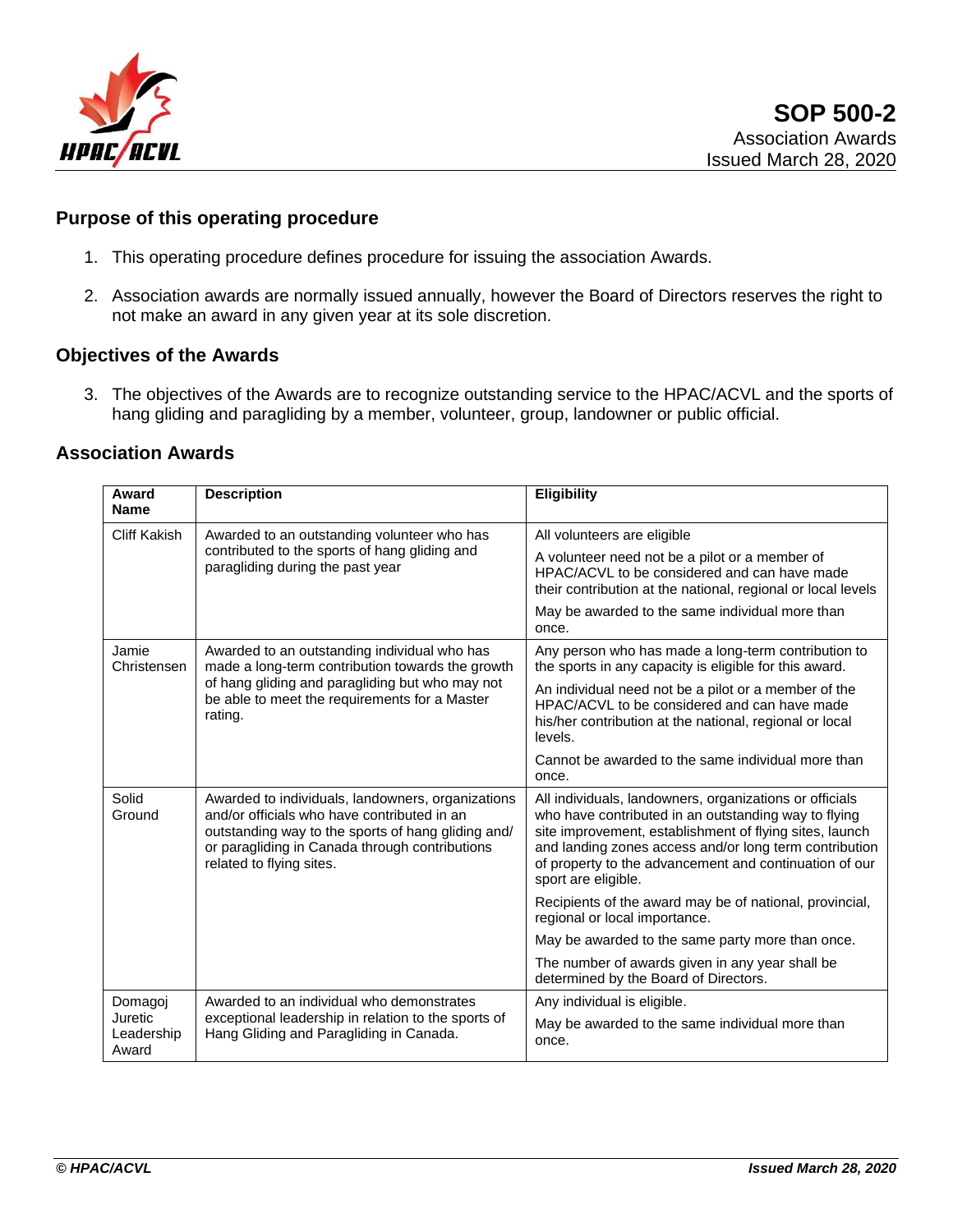| Award<br><b>Name</b>                              | <b>Description</b>                                                                                                                                                                                                                                                                                                                                                     | <b>Eligibility</b>                                                                                                                                                                                                                                                                                                                   |
|---------------------------------------------------|------------------------------------------------------------------------------------------------------------------------------------------------------------------------------------------------------------------------------------------------------------------------------------------------------------------------------------------------------------------------|--------------------------------------------------------------------------------------------------------------------------------------------------------------------------------------------------------------------------------------------------------------------------------------------------------------------------------------|
| Michael<br>Robertson<br>Instructor of<br>the Year | Awarded to an instructor who promotes and<br>supports the sports of Hang gliding and/or<br>Paragliding in Canada by transmitting skills,<br>knowledge and passion to new generations of<br>pilots while maintain a high level of commitment<br>safety and excellence.                                                                                                  | Any active instructor in good standing with HPAC in the<br>past year.                                                                                                                                                                                                                                                                |
|                                                   |                                                                                                                                                                                                                                                                                                                                                                        | May be awarded to the same instructor more than<br>once.                                                                                                                                                                                                                                                                             |
| Lew<br>Neilson                                    | Awarded to the Canadian National Hang Gliding<br>Points Champion based on points accumulated in<br>hang gliding competition during the preceding two<br>years.                                                                                                                                                                                                         | All HPAC pilots competing at HPAC/ACVL sanctioned<br>hang gliding competitions.                                                                                                                                                                                                                                                      |
|                                                   |                                                                                                                                                                                                                                                                                                                                                                        | Hang gliding competition points may be collected at the<br>international, national, regional or local levels.                                                                                                                                                                                                                        |
| Willi Muller                                      | Awarded to the Canadian National Paragliding<br>Points Champion based on points accumulated in<br>paragliding competition during the preceding two<br>years.                                                                                                                                                                                                           | All HPAC pilots competing at HPAC/ACVL sanctioned<br>paragliding competitions.                                                                                                                                                                                                                                                       |
|                                                   |                                                                                                                                                                                                                                                                                                                                                                        | Paragliding competition points may be collected at the<br>international, national, regional or local levels.                                                                                                                                                                                                                         |
| Jimmy<br>"Jimbo"<br>Giroux                        | Awarded to the Canadian National Paragliding<br>Accuracy Points Champion based on points<br>accumulated in paragliding accuracy competition<br>during the preceding two years.                                                                                                                                                                                         | All HPAC pilots competing at HPAC/ACVL sanctioned<br>paragliding accuracy competitions.                                                                                                                                                                                                                                              |
|                                                   |                                                                                                                                                                                                                                                                                                                                                                        | Paragliding accuracy competition points may be<br>collected at the international, national, regional or local<br>levels.                                                                                                                                                                                                             |
| <b>Chris Muller</b>                               | Awarded to a top 10 (Canadian NTSS) placing<br>pilot who exemplified the true spirit of competition<br>for hang gliding and/or paragliding during the past<br>year, including extraordinary skill in competition, a<br>positive attitude, sense of fair play, and respect<br>toward other competitors.                                                                 | All HPAC pilots competing at HPAC/ACVL sanctioned<br>hang gliding and/or paragliding competitions.                                                                                                                                                                                                                                   |
| Safety<br>Award                                   | Awarded to recognize an HPAC member who<br>promotes Safety in hang gliding or paragliding by<br>continuously displaying exemplary safety-<br>conscious behaviour and decision-making in<br>paragliding or hang gliding, or to a member who<br>promotes Safety with volunteer initiatives or<br>programs that contribute to safety and risk<br>management in the sport. | Any past or present member in good standing with<br>HPAC. May be awarded to the same person more than<br>once. Recipients of the award may be of national,<br>provincial, regional or local importance. The number of<br>Safety Awards per year is determined by the Board of<br>Directors but is generally limited to one per year. |

#### **Procedure**

- 4. Any member of the HPAC/ACVL may nominate an individual for an award. Nominations must be forwarded to the Executive Director prior to the annual Board of Directors meeting to be considered.
- 5. The recipient(s) of awards granted to points champions and the Chris Muller award shall be determined by the Competition chair(s) and communicated to the Executive Director.
- 6. The recipient(s) of all other awards shall be selected by a vote of the Directors at the annual meeting of the Board of Directors.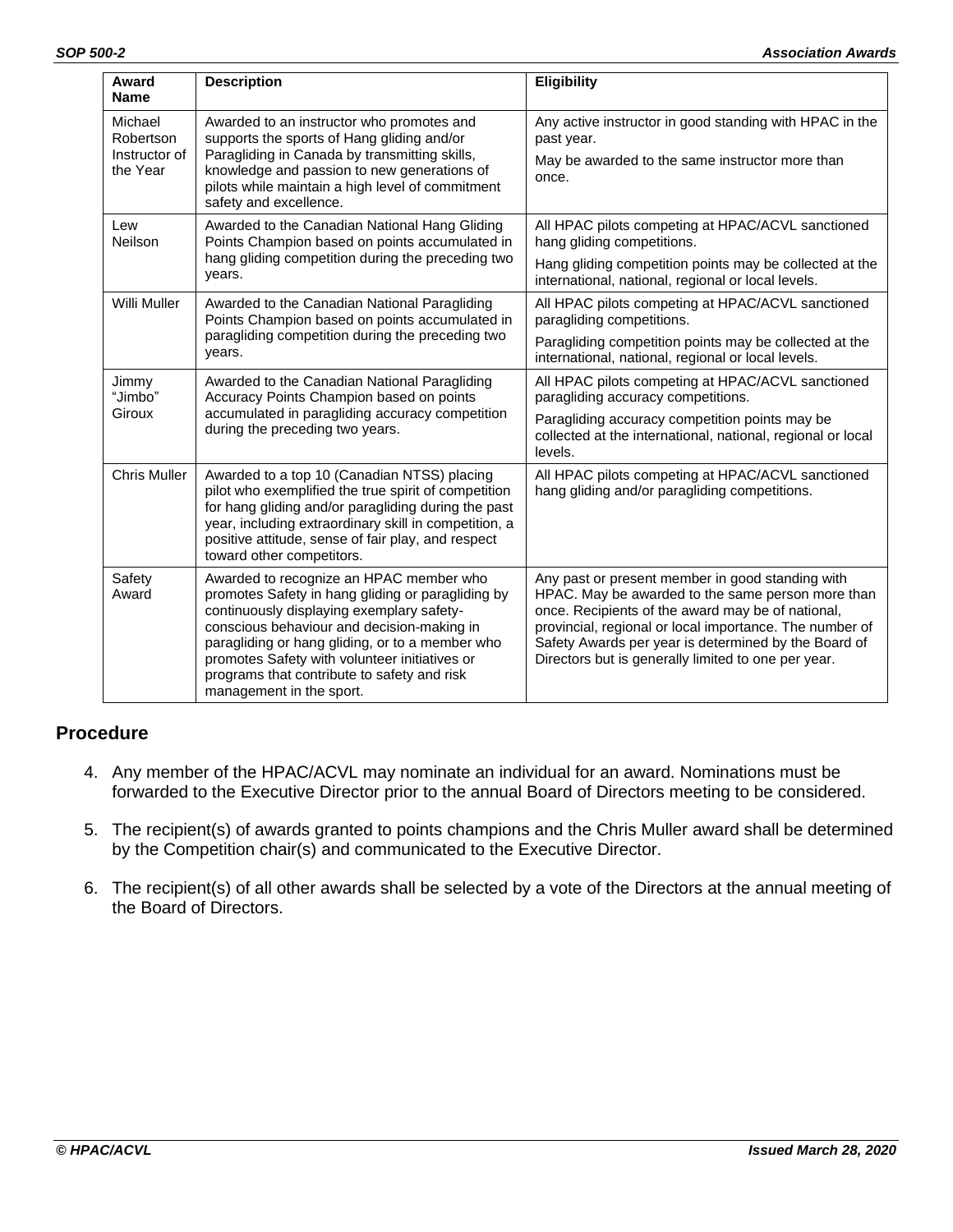# **Appendix A — About Cliff Kakish**

Cliff Kakish was a Canadian hang gliding pioneer. Born in Foam Lake, Saskatchewan, Cliff began flying hang gliders as a university student in the 70's. His first glider was made of plastic.

Cliff was involved in the Alberta Hang Gliding Association (AHGA) and was involved with the formation of the HGAC, the precursor association to the HPAC/ACVL. Over the years, he served as President of both the AHGA and the HGAC. More specifically, Cliff served the HGAC in the following capacities:

- 1977, Vice President
- 1979 81, President
- 1978 81, Insurance committee
- 1980, Instructor standards committee
- 1981 85, FAI/Record committee
- 1977 1987, Legal adviser to the HGAC

Cliff also worked with Transport Canada on the original ultralight/hang glider regulations.

Cliff was a devoted and active competition pilot and he represented Canada at the World Championship in 1981. He founded the Cochrane Cup, a XC competition to promote XC flying which was the impetus for multiple 100-miles flights in Alberta. He was the first Canadian to file for an official world record.

Cliff became involved in the Olympic Movement for Calgary '88 on the bobsleigh committee. He, along with Willi Muller, started the Skeleton movement in Calgary.

Cliff was the 6th recipient of the HPAC Master Rating. He also received the Paul Tissandier Diploma, awarded by the FAI to those who have served the cause of Aviation in general and sporting aviation in particular, by their work, initiative and devotion.

#### **Appendix B — About Jamie Christensen**

Jamie wrote the original HAGAR study manual which was photocopied and passed around all over western Canada. He was an HPAC Paragliding Instructor living in Kelowna.

#### **Appendix C — About Michael Robertson**

Michael Robertson has been flying hang gliders since the 1980's and has logged over 15,000 flights. He is a HPAC Senior Tandem Instructor and has introduced innumerable pilots to the sport. He holds an HPAC Master Rating and USHGA 4th Diamond Safety Award. He created the Robertson Charts of Reliability (RCR), and is recognized as the inventor of the base bar safety wheel for hang gliders.

Through his school he has provided hang gliding technical expertise and piloting film work including "Fly Away Home" and "When Night is Falling". Television credits include Outdoor Life Network and a Diet Pepsi commercial. Michael is notable for being one of only two pilots to fly from the CN tower on Toronto (as part of the Pepsi commercial in 1988).

#### **Appendix D — About Lew Neilson**

Lew Neilson was Canada's first Hang Gliding National Champion. A resident of Vernon, British Columbia, Lew began flying hang gliders in 1974. He was one of the driving forces in the creation of the Vernon Hang Gliding Club (later renamed to the Okanagan Soaring Association) and in the development of the competition scene in Canada.

#### **Appendix E — About Willi Muller**

Willi Muller built and successfully flew (on skis) a kite in March 1971 after seeing Les Oitz fly his Jobe Kite down the Men's Downhill at Lake Louise. In January, 1973 he formed Muller Kites Ltd and started his factory in downtown Calgary. In January 1973 Willi entered the "World Snow Kite Championships" at Big White Kelowna and won the 'free-flying' competition.

In 1973 Willi and Vincene Muller purchased land on Cochrane Hill which is now the Cochrane Flying Site. Muller Kites manufactured kites until 1978 and then transitioned to importing kites and became Muller Hang Gliding Ltd.

Willi formed the Alberta Hang Gliding Association in 1973 and was the founding president. Transport Canada approached him and said that they would like a National body to deal with and subsequently HPAC was formed with Willi as founding president. In 1975 he was part of a group of instructors who developed the initial Instructor Standards.

In 1987 Willi bought his first paraglider. Paragliding became part of Muller Hang Gliding in 1988. Willi held a Master Rating with HPAC and Senior Instructor status for both hang gliding and paragliding.

Willi represented Canada internationally several times in hang gliding and he held a World Paragliding Record and many Canadian Hang Gliding & Paragliding Records. He was Canadian Hang Gliding Champion three times and Canadian Paragliding Champion once. His best international result was 7th at the 1981 World Hang Gliding Championships in Japan.